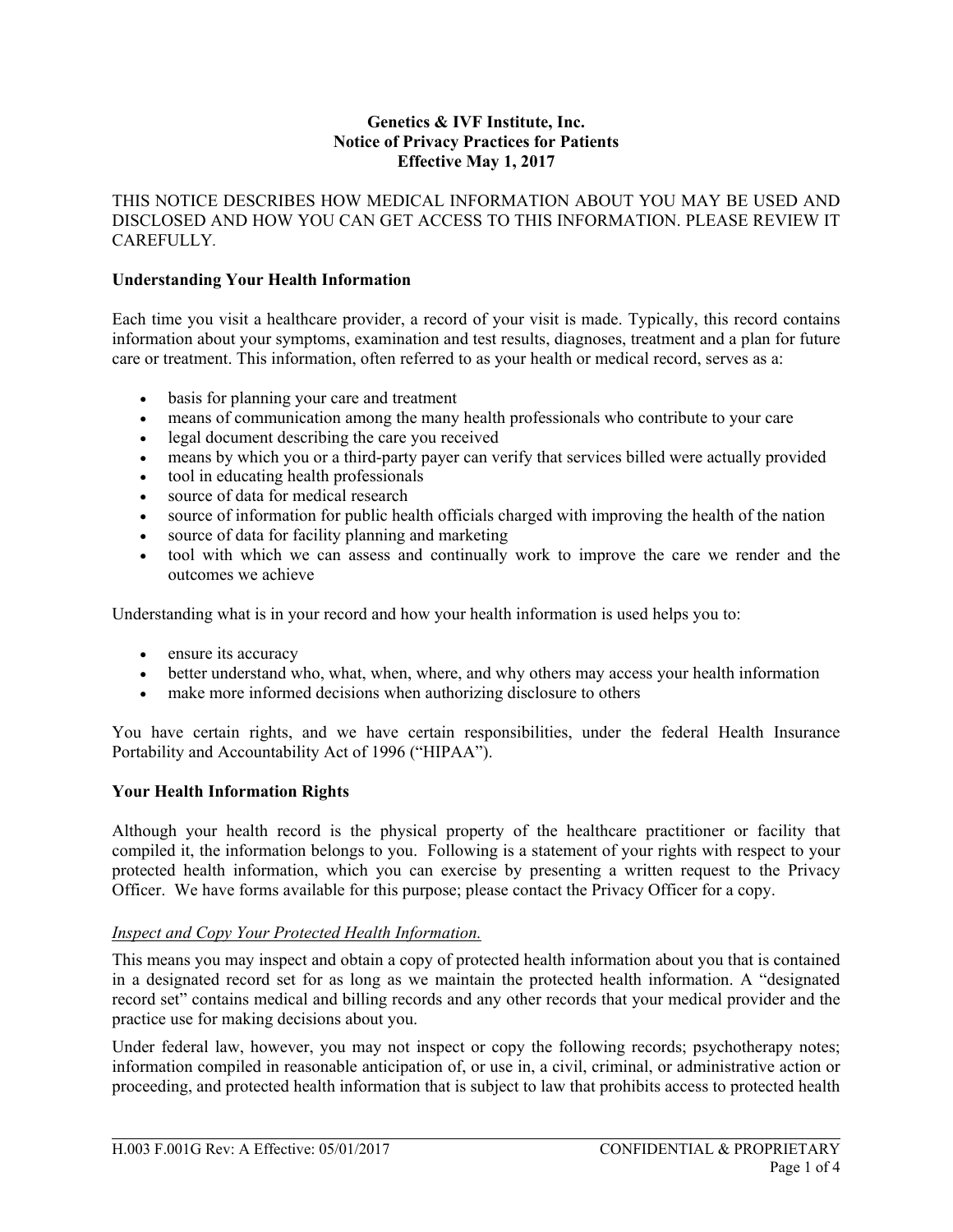information. Depending on the circumstances, a decision to deny access may be reviewable. In some circumstances, you may have a right to have this decision reviewed.

## *Request a Restriction of Your Protected Health Information.*

You may request that any part of your protected health information not be disclosed to family members or friends who may be involved in your care or for notification purposes as described in this Notice of Privacy Practices. Your request must state the specific restriction requested and to whom you want the restriction to apply. Please ask for a request form.

We are required to honor your request not to disclose protected health information to your insurance company for payment or health care operations if the disclosure is not otherwise required by law and pertains solely to any item or service you have paid for in full out-of-pocket. We will generally try to honor other requests, although we are not required to do so. We will notify you if we cannot agree to a restriction you request.

Please note that we will not agree to restrictions on our ability to disclose your protected health information to another health care provider who requests such information for the purpose of your treatment.

## *Request to Receive Confidential Communications from Us by Alternative Means or at an Alternative Location.*

We will accommodate reasonable requests. We may also condition this accommodation by asking you for information as to how payment will be handled or specification of an alternative address or other method of contact. We will not request an explanation from you as to the basis for the request. Please make this request in writing to our Privacy Contact.

# *Amend Your Protected Health Information.*

This means you may request an amendment of protected health information about you in a designated record set for as long as we maintain this information. In certain cases, we may deny your request for an amendment. If we deny your request for amendment, you have the right to file a statement of disagreement with us and we may prepare a rebuttal to your statement and will provide you with a copy of any such rebuttal.

## *Receive an Accounting of Certain Disclosures We Have Made, if any, of Your Protected Health Information.*

This right applies to disclosures for purposes other than treatment, payment or healthcare operations as described in this Notice of Privacy Practices. It excludes disclosures we may have made to you, for a facility directory, to family members or friends involved in your care, or for notification purposes. You have the right to receive specific information regarding these disclosures that occurred after April 14, 2003. You may request a shorter timeframe. The right to receive this information is subject to certain exceptions, restrictions and limitations.

#### *Revoke an Authorization to Use or Disclose.*

If you give us a authorization to use or disclose your protected health information, you may revoke that authorization by notifying us in writing. A revocation will not apply to information we have already used or disclosed in reliance on your authorization.

#### *Obtain a Paper Copy of This Notice from Us.*

Even if you have agreed to accept this notice electronically, you may have a paper copy upon request.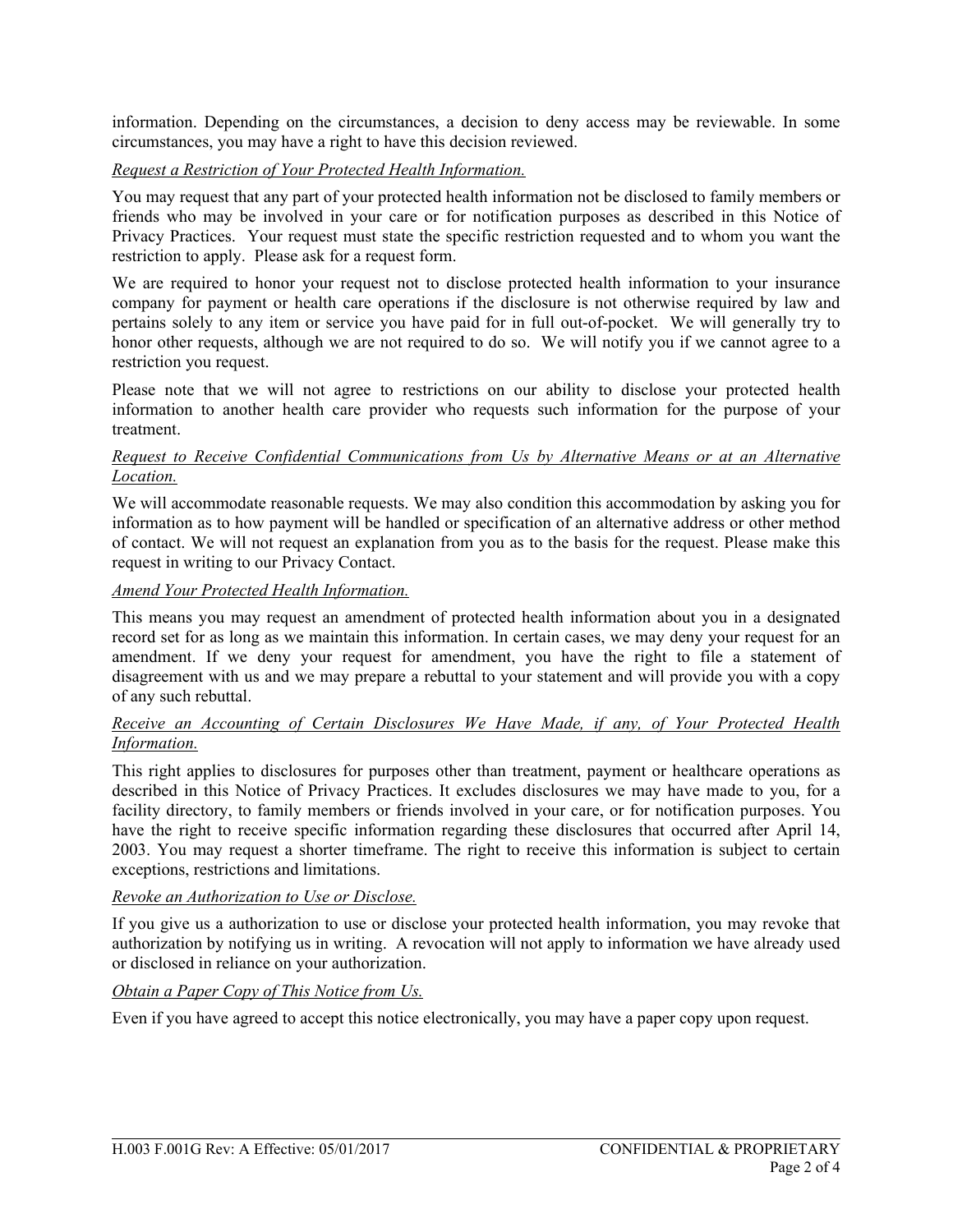## **Our Responsibilities**

We are required by law to maintain the privacy of your protected health information and to provide you with notice of our legal duties and privacy practices with respect to protected health information. We are also required to notify you if there is a breach of your unsecured health information.

## *Examples of Disclosures for Treatment, Payment and Health Operations*

We will use your health information for "*treatment,*" which means the provision, coordination or management of health care and related services by one or more health care providers. Examples of this include scheduling appointments, medical diagnosis and treatment provided by our doctors, nurses and other clinical staff, calling in prescriptions and refills, reviewing lab results, consultations among providers involved your care and making referrals to other health care providers.

We will use your health information for *"payment,"* which means activities like obtaining reimbursement for services, confirming coverage, billing or collection activities, related data processing and utilization review. An example of this would be sending a bill for your visit to your insurance company for payment.

We will use your health information for *"healthcare operations,"* which include the business aspects of running our practice on a daily basis, such as conducting quality assessment and improvement activities, auditing functions, cost-management analysis and customer service. An example would be an internal quality assessment review.

## *Examples of other Types of Disclosures*

We may use or disclose your health information as *"required or permitted by law*," such as in response to requests from public health authorities, health oversight agencies or law enforcement authorities; to report abuse, neglect or domestic violence; in response to a court order or subpoena, provided it complies with HIPAA; in connection with a workers' compensation case; or to a researcher conducting a study in compliance with HIPAA.

*Business Associates:* There are some services provided in our organization through contracts with business associates, such as billing services and accounting firms. When these services are contracted, we may disclose your health information to our business associate so that they can perform the job we have asked them to do. To protect your health information, however, we require the business associate to safeguard your information.

*Communication with Family:* Unless you specifically object, we may share a limited amount of your protected health information with a family member or friend if the information is directly relevant to that person's involvement in your care or payment for care.

*Embryology Records and Consent Forms:* When two intended parents jointly create embryos, we believe both intended parents have a right to the embryology lab (but not medical) records, and we will disclose them to either intended parent upon request. Likewise, we will provide a copy of a signed GIVFgenerated form or other document to any individual who has signed it.

*Disclosures You Authorize*: We must obtain your written authorization for virtually any other use or disclosure of your medical information, such as disclosures to family members, friends or other third parties. If you provide a written authorization, you may subsequently revoke it in writing, except to the extent that we have already relied on it. Please note that we do not sell patient medical information.